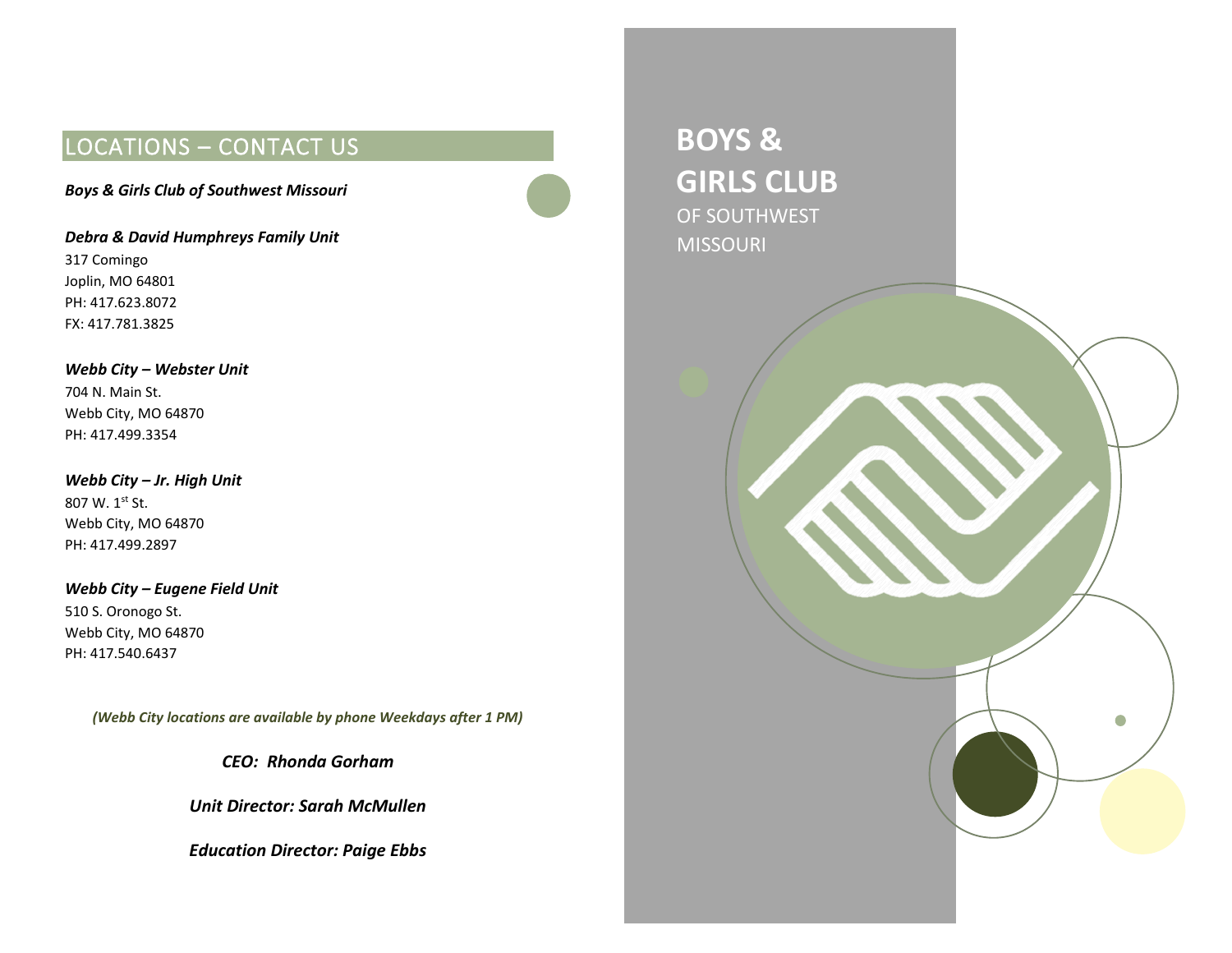## TABLE OF CONTENTS

# DROP OFF AND PICK UP PROCEDURES

 When your child is dropped off, we ask that you escort him or her inside the front door. When picking up a child from the Club, you *MUST* be on the approved list of people on the pick-up list, you *MUST* show government issued photo identification to the front desk staff, and you *MUST* sign the child out. Please be aware that you will be required to show government issues photo identification each time you pick up a child at the Club. We appreciate your understanding and cooperation regarding these procedures. *THERE WILL BE NO EXCEPTION TO THIS PROCEDURE!*

## LATE POLICY

 The Boys & Girls Clubs of Southwest Missouri have varying hours of operations throughout the year. Our hours change due to school changes, staff training, inclement weather, programming changes, etc. It is the responsibility of each parent or guardian to be aware of the hours of operation and to have appropriate transportation arrangement.

 If a member is not picked up by closing time, a staff member and the site supervisor must stay with him or her to endure their safety. The following rate will be charge to the parent or guardian and must be PAID IN FULL before the member can return to the Club. The rates are to be charged per family, not per member and are based on the clock located at the front desk*.*

| (After 45 mins police will be notified.) |                     |  |
|------------------------------------------|---------------------|--|
| $0 - 5$ Minutes                          | <b>Grace Period</b> |  |
| $6 - 15$ Minutes                         | \$5.00              |  |
| $16 - 25$ Minutes                        | \$15.00             |  |
| $26 - 35$ Minutes                        | \$25.00             |  |
| 36 or More Minutes                       | \$1.00 / Minute     |  |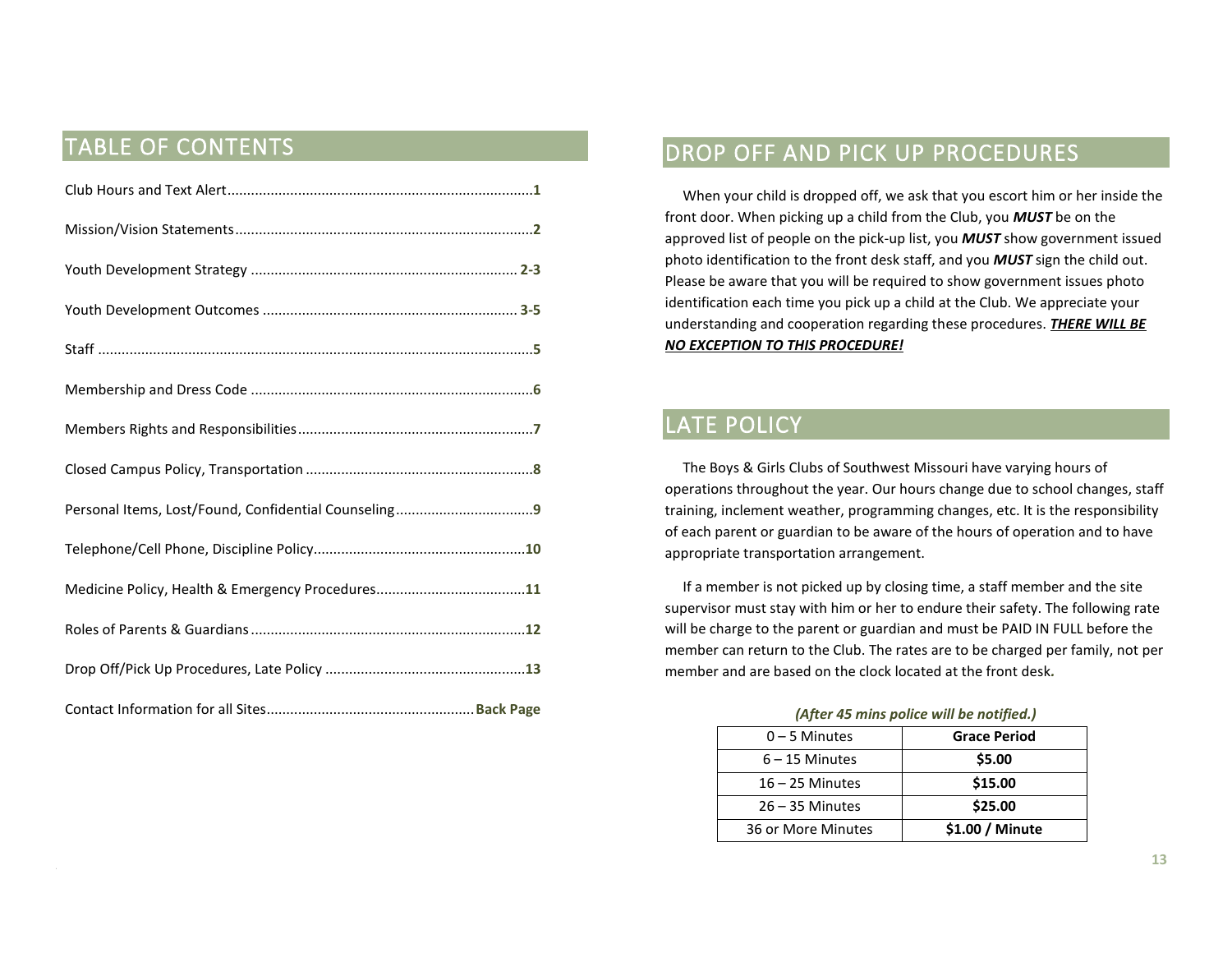# ROLE OF PARENTS AND GUARDIANS

 Parents and Guardians play vital roles at the Boys and Girls Club of Southwest Missouri. It is important that the parents or guardians be involved with the growth and development of each Member. Our purpose at the Boys & Girls Club of Southwest Missouri is to aid the parents or guardians with their children. You are the primary role model in your child's life. By being involved with the child, you can instill moral values, gain trust, and share love. If a problem arises, please direct your concerns to a staff member, the Unit Director, or the CEO.

**Please note:** Social media is not an appropriate vehicle for voicing concerns or grievances. The BGCSWMO will not engage in dispute resolution via social media. Please direct all such matters to the Unit Director for them to be handled appropriately. Parents are encouraged to voice their concerns at any time, and any concern will be investigated promptly and thoroughly. Parents will be treated respectfully and professionally throughout this process. Likewise, the BGCSWMO expects the voicing of concerns by parents to be done in a professional and respectful manner. The use of profanity or other disrespectful or threatening behavior towards Club staff will not be tolerated. The Club reserves the right to terminate childcare services at any time if it feels the behavior of a parent/guardian endangers other children or staff at the site or prevents Club staff from performing their duties as youth development professionals.

### CLUB HOURS

| Webb City Clubs: Afterschool to 6:30 PM; Early Out to 6:00 PM |
|---------------------------------------------------------------|
| Summer Program: Weekdays Only 7:00 AM to 6:00 PM              |

### **PARENTS ARE RESPONSIBLE FOR SIGNING UP FOR OUR TEXT ALERTS & FACEBOOK NOTIFICATIONS!!**

*\*IF hours change on any specific day; Parents or guardians will be notified*.

To sign up for the Club's Parent Text Notifications, please text message the following phrase per your Club location to the number *81010*:

#### **Follow our Social Media for important and Fun Updates!**

#### [WWW.FACEBOOK.COM/BGCSWMO](http://www.facebook.com/BGCSWMO)

INSTAGRAM: BGCSWMO TWITTER: BGCSWMO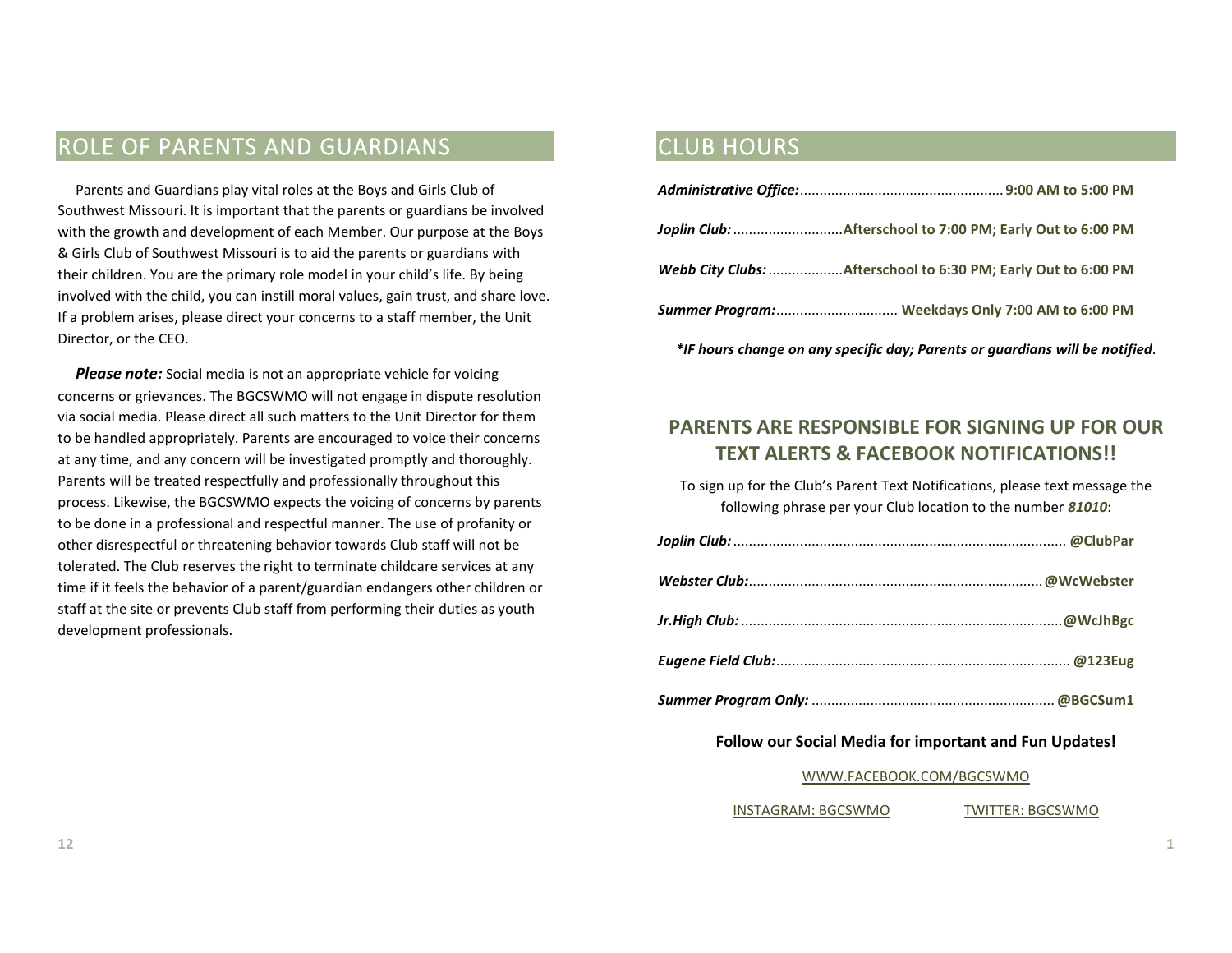# MISSION STATEMENT

 The Mission of the Boys & Girls Club of Southwest Missouri (the "Club"), is to enable all young people, especially those who need us most, to reach their full potential as productive, caring, responsible citizens.

 Our Programs are designed to improve and enhance the quality of life through the collaboration of professional staff, trained volunteers, family members, and community leaders. With emphasis on all youth, our goaloriented programs, provided in safe neighborhood facilities, will assist youth in gaining the self-esteem and self-reliance necessary to fulfill their potential and ultimately enhance their community.

*\*Please Note: The Boys & Girls Club of Southwest Missouri is not regulated by licensing requirements.* 

## VISION STATEMENT

 *To be known and recognized by parents and youth alike as the place to go and be in the community.* 

 *To develop skills in the youth we serve by providing beginning, intermediate and advanced services and programs*

## YOUTH DEVELOPMENT STRATEGY

 The efforts of youth professionals, parents, volunteers, concerned citizens, schools, and local agencies come together to provide opportunities for our children to live full, satisfying, and productive lives. It is important that all programs and activities promote these efforts to their full potential. The Boys & Girls Club of Southwest Missouri applies this holistic approach for the purpose of youth development.

# HEALTH AND EMERGENCY PROCEDURES

 It is important that parents and guardians cooperate with the Health and Emergency Procedures. Our regulations are designed to protect the wellbeing of all members.

 In case of an accident or emergency involving a Member, which requires medical attention, proper medical aid will be sought. The parent or guardian will be notified as soon as possible of any emergency and any medical attention administered to the Member. If expenses for medical services are incurred (including ambulance costs), it is the Member's parent or guardian's responsibility to pay all medical costs. Parents or guardians must promptly notify the Club of any phone number or address change so that they can be contacted in case of an emergency.

## SAFETY

 Safety is out #1 priority at the Club. Here are a few of our safety policies – this list is not all inclusive:

- **Transportation**
- **Technology**
- Weather Precautions
- Drug & Alcohol
- Prohibition of 1:1 Interaction
- Child Abuse Prevention
- Club Outings
- Bathroom Monitoring
- **Confidentiality**
- Social Media
- Annual and Pre-Employment Background Screens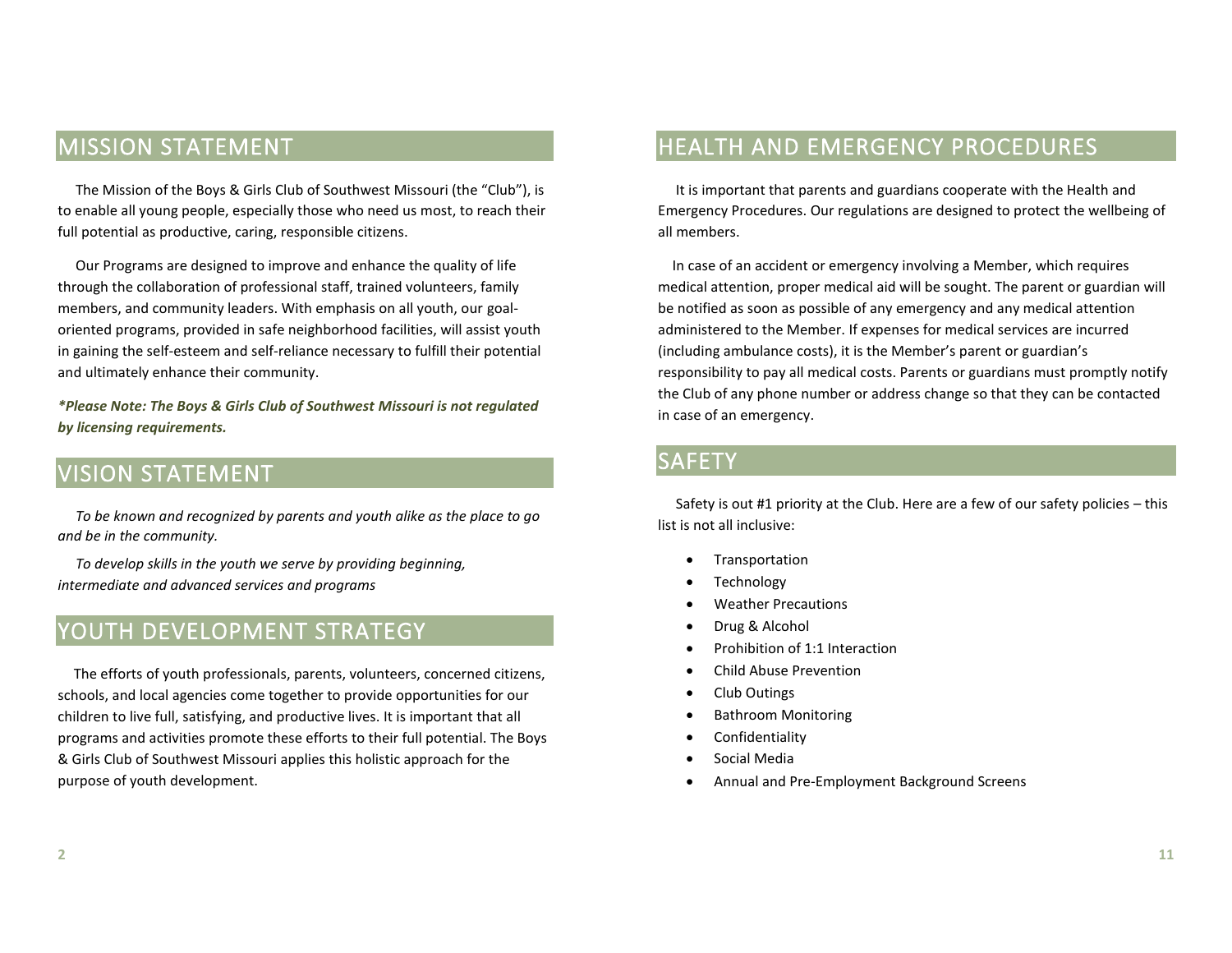# TELEPHONE USE

 Club phones may be used only for emergencies or other circumstances approved by staff.

#### *Cell Phone Use:*

 Members of the Boys & Girls Club of Southwest Missouri can use their cellphones during appropriate times. Phones will be asked to be put away during programming time. Failure to cooperate with this rule will result in your child's cell phone being taken away and not given back until they are picked up. This may also lead to a written referral.

## DISCIPLINE AND CONDUCT

 The Management and staff expect Members to always respect our building and the equipment in it. The Club does not tolerate stealing, fighting, violence, disrespecting staff, abusive language, racial slurs, or other disruptive behaviors that effect another Members wellbeing. Staff are trained to act and discipline on a case-by-case basis reviewing behavior, severity, and if it has been a reoccurring issue. Members may serve a time out, get written up, or other various disciplines leading up to or immediate suspension from the Club, depending on the severity of the actions.

### MEDICINE POLICY

 It is the policy of the Boys & Girls Club of Southwest Missouri *NOT* to administer any prescription or non-prescription medicine to Members at any time. If a Member can administer medicine on their own, parents or guardians may bring a clearly labeled medication bottle to be stored in a locked medicine box at the front desk. The Club would prefer that medication be taken before or after Club hours if possible.

 The Youth Development strategy is designed to build self-esteem and allow our children to grow into responsible and caring adults by using four basic principles. These four principles are described as senses:

 *A Sense of Competence:* Young people feel proud and confident when they acquire new skills and know they can do something and do it well.

 *A Sense of Usefulness:* Young people know the satisfaction of doing something of value for others.

 *A Sense of Belonging:* Young people know they are welcome, feel like they fit in and are accepted.

 *A Sense of Power and Influence:* Young people know their opinions are heard and valued, giving them a sense of power and influence.

## YOUTH DEVELOPMENT OUTCOMES

 The outcomes summarized below describe our expectations and goals for young people. Youth who enter the world with the capabilities described here can become responsible citizens and leaders who are able to support themselves and live successful lives.

#### *Positive Self Identify:*

 Youth have a healthy self-concept, a strong belief in their own self-worth and a sense of hope about their future. They are adept at setting and attaining goals: confidently making the necessary decisions to achieve their life plans.

#### *Competencies:*

 Youth have the knowledge, skills, strategies, and attitudes necessary to have a positive foundation for success. Youth become competent by mastering tasks, demonstrating to them that they can do things well. They develop competence in the following areas: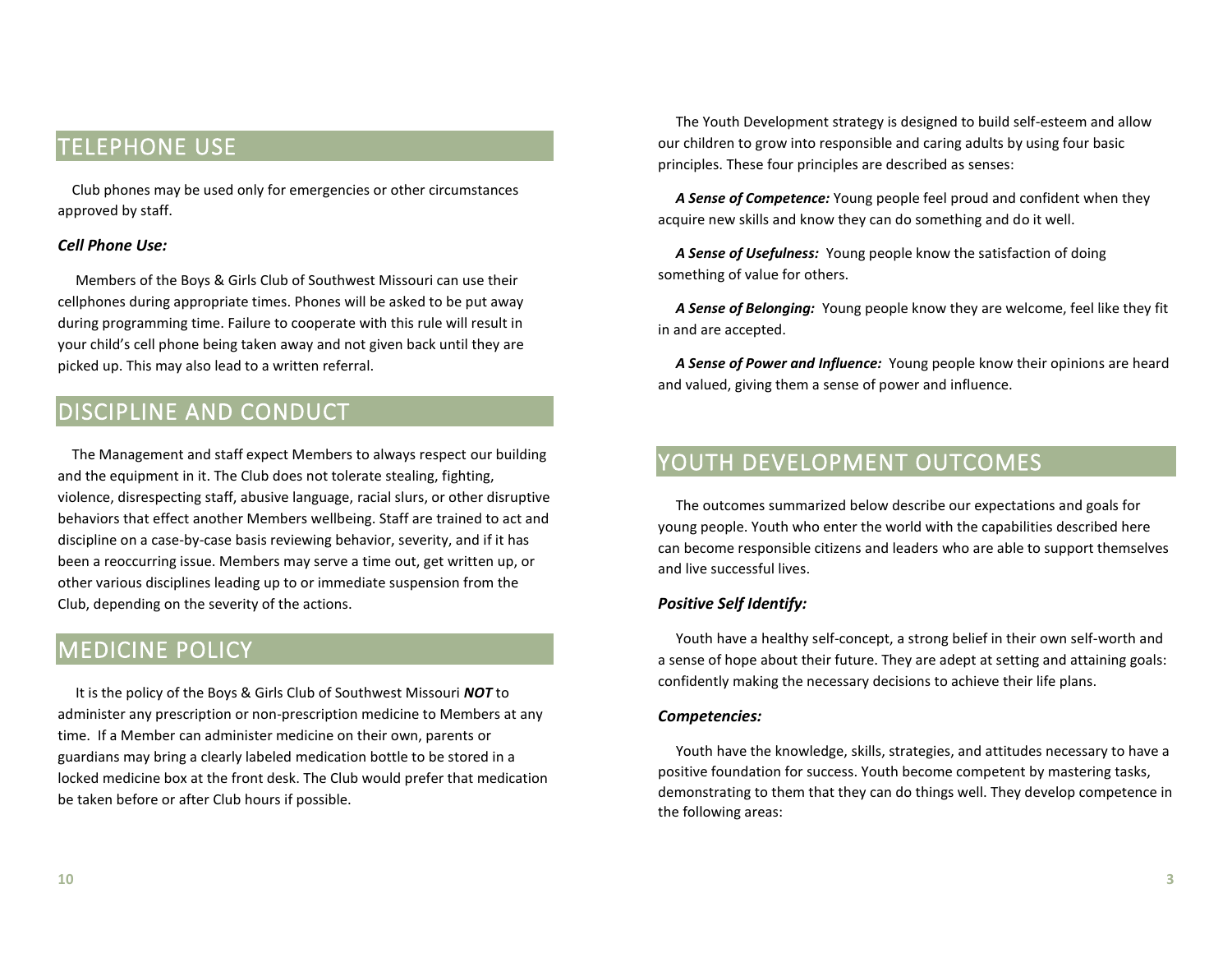- *Educational:* Youth are proficient in basic educational disciplines and have the capacity to utilize technology. Having graduated from high school, they are motivated to pursue learning opportunities throughout their lives.
- *Employment:* Youth have the skills and attributes to be successful in the work force. They are motivated to constantly develop new skills and hone existing skills to maintain a competitive edge.
- *Social:* Youth can develop and sustain positive relationships with others.
- **Emotional:** Youth can recognize, reflect on, and appropriately express their emotions, manage stress, and cope with positive and adverse situations.
- *Cultural:* Youth have an understanding and respect for their own cultural identity and for the cultures of others. They can contribute to a multicultural society and demonstrate tolerance for differences among people.

#### *Community and Civic Involvement:*

 Youth have a sense of belonging to their community, family/group, and are willing to take civic responsibility. They work closely with others to contribute to the greater good.

#### *Health and Well-Being:*

 Youth Live healthy lifestyles, take part in regular fitness activities, can access health care resources, and engage in positive behaviors. They use sound judgment about personal safety, nutrition, and avoidance of alcohol, drugs, and premature sexual activity.

#### *Moral Compass:*

 Youth have values enabling them to develop positive relationships with others. These values include honesty, a sense of justice and fairness, respect,

#### *Field Trips:*

For most field trips Club buses or vans will be utilized. Parents or guardians of members will be notified in advance if other transportation arrangements must be made for the Member to participate in a field trip.

## PERSONAL BELONGINGS

 The Boys & Girls Club of Southwest Missouri is NOT responsible for any personal belongings that are lost or stolen at the Club. Please encourage your child, or children, to keep up with their belongings. Fundraising items are not recommended to be brought to the Club. Staff will try to check them in and store them in a safe place, but we cannot control what happens from the school to the Club.

#### *Lost and Found:*

 Members are encouraged not to bring any personal items to the club unless absolutely necessary. Personal belongings should be marked properly and stored in personal book bags and/or placed in the Club's coat check area. Articles lost or stolen are not the responsibility of the Club. Members must take home all projects and personal belongings each day. Lost and Found items are collected and kept for one week. To claim and item in question, it must be described to a staff member at the front desk. All unclaimed items will be donated.

### CONFIDENTIAL COUNSELING

 All personally identifiable information and personal conversations are kept in strict confidence by the Club and its staff. Certain information may be disclosed or communicated if it involves safety or legal matters, upon receiving the appropriate releases or contact by authorities. At the Club, we are mandated reporters, some sensitive information may be shared with appropriate authorities for child's safety without prior parental approval.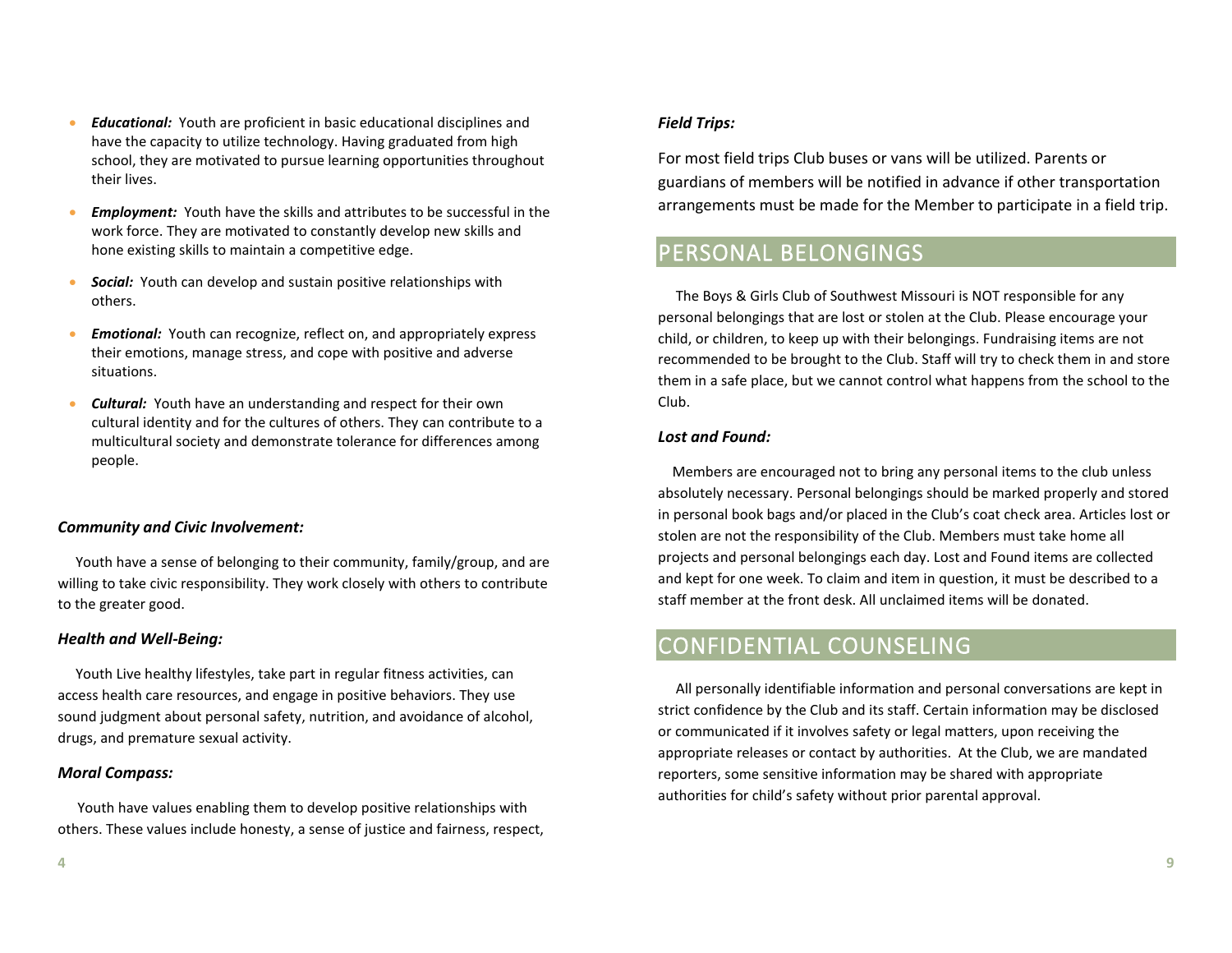# CLOSED CAMPUS POLICY

 The Boys & Girls Club of Southwest Missouri has several policies and protocols in place that help keep your children safe while they are here at the Club with us. We strive to do everything we can to make the Club a place where children are engaged and want to be here. We will safeguard and do everything in our power to ensure your child does not leave the premises unexpectedly at any time. It is the parent and/or guardians' responsibility to make sure and urge to their child, the importance of remaining at the Club when you expect him or her to be there. Please emphasize this with your tweens/teens as the Boys & Girls Club of Southwest Missouri cannot be responsible if he or she chooses to leave the premises. If any child becomes uncontrollable, attempts, and is successful in leaving the Club or premises a staff member will follow, and police and parent will be notified.

### TRANSPORTATION

 The Club may provide transportation to and from the Club or to and from certain scheduled activities. Transportation is provided by a staff member and only is available at approved locations that are designated specifically by the Club in advance. All parents or guardians of Members are responsible for the Member's transportation from the Club to the Member's home. During transportation, Members are responsible for conducting themselves in accordance with the same rules that govern all Club activities. Although accidents relating to any Club functions rarely occur, in the event of an accident it is the Member's parent or guardian's responsibility to pay all medical costs.

caring, and spirituality.

 Our challenge in the Boys & Girls Clubs Movement is to engage youth in activities that are fun and enjoyable while supporting development of the capacities described above. This is accomplished through Club programs and in discussions between staff and Club members. Clubs cannot achieve without caring capable staff that forge relationships with young people and influence their ability to succeed in life.

### **STAFF**

 The Boys & Girls Club of Southwest Missouri has a professional staff of fulltime and part-time employees. Staff members are trained and kept advised of the changing trends throughout the youth movement. All staff go through:

- Extensive Background Screens
- 2-3 Day "On the Job" Training
- CPR
- First Aid
- Driver's Training
- Staff Meeting with Trainings throughout the year